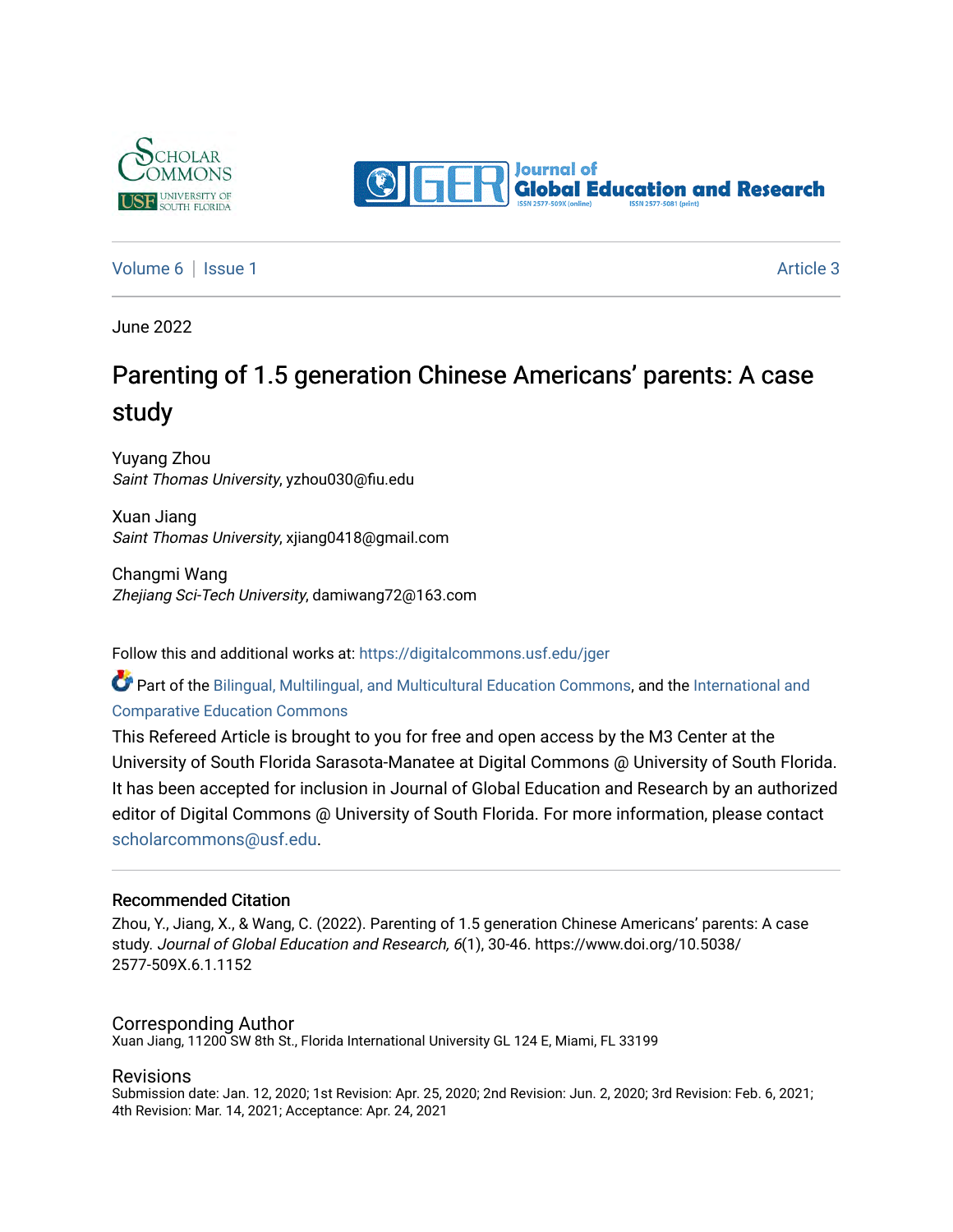# **Parenting of 1.5 Generation Chinese Americans' Parents: A Case Study**

Yuyang Zhou<sup>1</sup>, Xuan Jiang<sup>2</sup>, and Changmi Wang<sup>3</sup>

Department of Education Saint Thomas University, United States <sup>1</sup>yzhou@fiu.edu 2 xjiang0418@gmail.com

School of Foreign Language Studies, Zhejiang Sci-Tech University, China  $3$ cwang@zstu.edu.cn

### **Abstract**

Individuals who arrive in a new country during their childhood and early adolescence are referred to as the 1.5 generation. In this exploratory case study, five Chinese families were interviewed and examined about the effects of their parenting styles on those 1.5 generation Chinese American students. Findings revealed that these parents' parenting styles—educational values, educational practices, and family dynamics—have exerted a great impact on the students' academic performance, psychological well-being, and adaptation to their life in the US. Insights about comparisons between American and Chinese education will be inspiring to educators and scholars for culturally comparative analysis and mental health practitioners working with the adolescents of this ethnicity and their families.

**Keywords:** parenting styles, language transition, academic performance, psychological wellbeing

#### **Introduction**

One of the fastest growing minority groups in the United States is Asian Americans, of which the Chinese comprise the largest group (U.S. Census Bureau, 2012). Moreover, Mandarin was the second most common language spoken by immigrants at home in the U.S. (U.S. Census Bureau, 2013). Chinese children and adolescents who arrive in the U.S. at the ages from 6 to 12 are known as 1.5 generation immigrants (Rumbaut, 2004). They come with their parents, starting or continuing their education. Unlike their parents, who are first-generation immigrants, or other second-generation Chinese American students, the 1.5 generation has more complex educational experiences, intertwined with cultural, emotional, and linguistic adjustments and emergent family conflicts with their parents (Liu et al., 2009). The perceived distinctions between their original birth places and the U.S. might be more salient to the 1.5 generation group than other generations of Chinese Americans.

In terms of parenting, historically and culturally, Chinese parents and their parenting styles have had a great impact on their children's educational values and academic performances (Chen, 2016; Chen & Lan, 1998). Due to the influence of the Confucian philosophy, Chinese students are more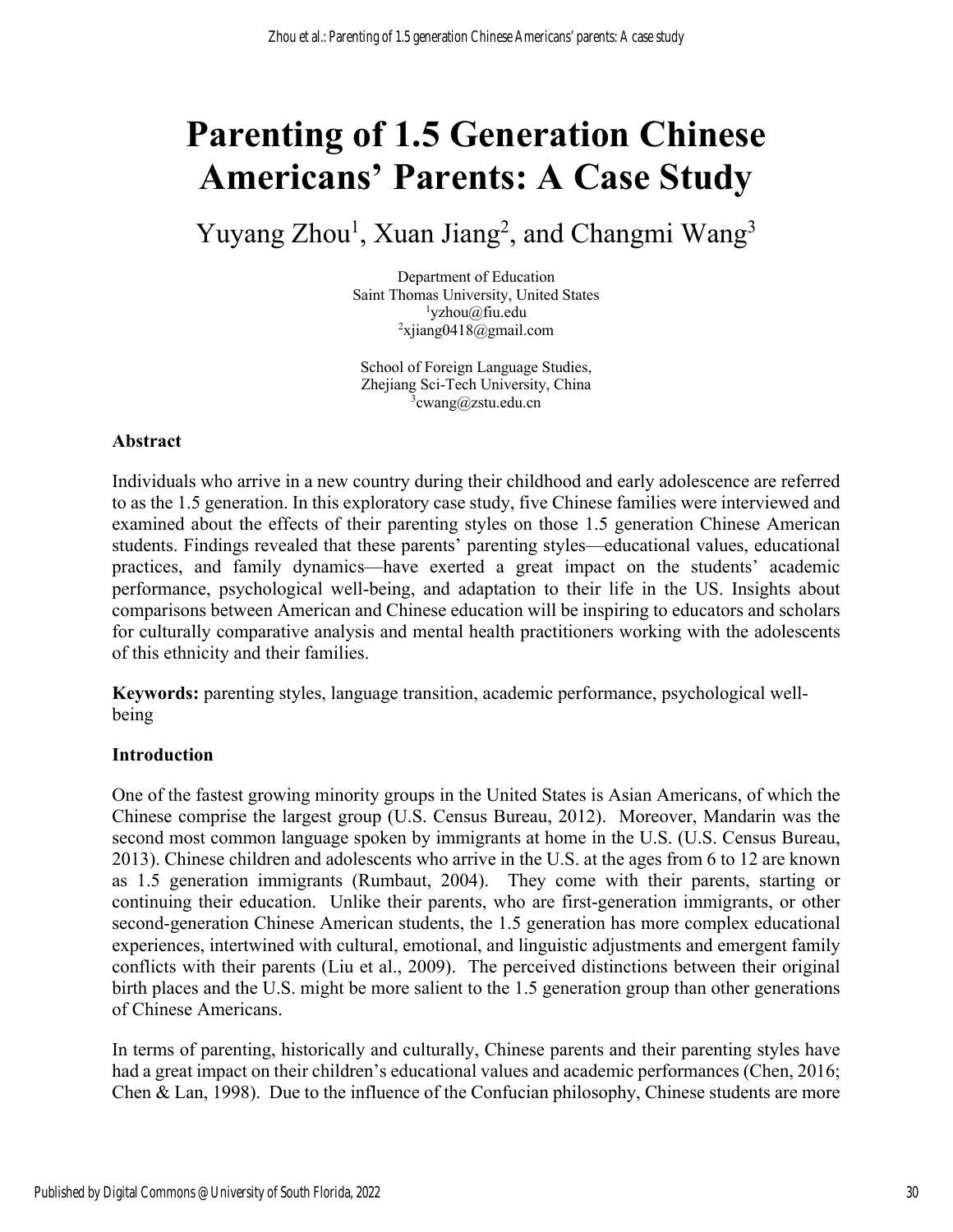willing to accept their parents' advice and live up to or even exceed their parents' expectations on academic performance, compared to other ethnic groups in the U.S. (Chen, 2016; Chen & Lan, 1998; Zhou, 2017). What do the Chinese parents of 1.5 generation do to help and guide their children and adolescents in the U.S.? Do families with 1.5 generation Chinese Americans experience more parent-child conflicts than other Chinese American families? Parenting styles need to be explored and examined as one of the vital factors in 1.5 generation Chinese American students' academic performances, developmental results, and adaptation experiences in the U.S. (Chen, 2016).

Despite a wealth of research about Chinese Americans, a scarcity of studies about 1.5 generation Chinese American students have been found. Noticing this research gap and the increasing population of this underrepresented group (Chen, 2016), drove the focus of this study. Considering the profound impact of parenting on the group's academic performance and overall development (Chen & Lan, 1998; Chen, 2016), the parenting styles of 1.5 generation Chinese American students' parents in five families in the U.S. was studied. This case study illuminated the perceived features of these 1.5 generation students, the parenting styles of their parents, and the parents' perspectives on their parenting styles. This knowledge may help educators, teachers, parents of 1.5 generation Chinese Americans, counselors, and researchers to develop a deeper understanding of this ethnic age group and their family dynamics and, thus, better help 1.5 generation Chinese American students acclimate to U.S. school life.

# **Literature Review**

# *1.5 Generation*

People who arrive in the U.S. in their childhood and early adolescence are defined as "1.5 generation American immigrants" (Gonzales & Chavez, 2012, p. 255). The term *1.5 generation* was first used by Korean American communities in the 1970s (Rojas, 2012). A detailed age scale developed by Rumbaut (2004) has been used for describing the sub-categories of those who arrived at different ages. Due to its prevailing usage, it was chosen to be used in this research. Based on the scale, people arriving between six and 12 years old constitute the 1.5 generation (Rumbaut, 2004).

The number of years of residence in their native country influences the 1.5 generation after their arrival in the US, in the way that they retain their initial identity at first and over time develop a hybrid identity which merges two cultural referents (Jensen et al., 2006). Rumbaut (1994) suggested that the development of ethnic identity takes different forms and paths and is segmented. The 1.5 generation immigrants' adaptation may involve a variety of identity-segmenting choices (Smith, 2014). These 1.5 generation immigrants may be trapped between the two worlds or are altogether regarded as another race with their own culture; they have been ignored by both Americans and Chinese (Zhou, 2013).

# *1.5 Generation Chinese Americans' Languages and Their Correlations*

The 1.5 generation Chinese Americans' heritage language is Mandarin; they learn English either before coming to the U.S., as preparation, or after arriving. Research (e.g., Hao & Bonstead-Bruns, 1998; Ibanez et al., 2004) has shown that the 1.5 generation's English proficiency is positively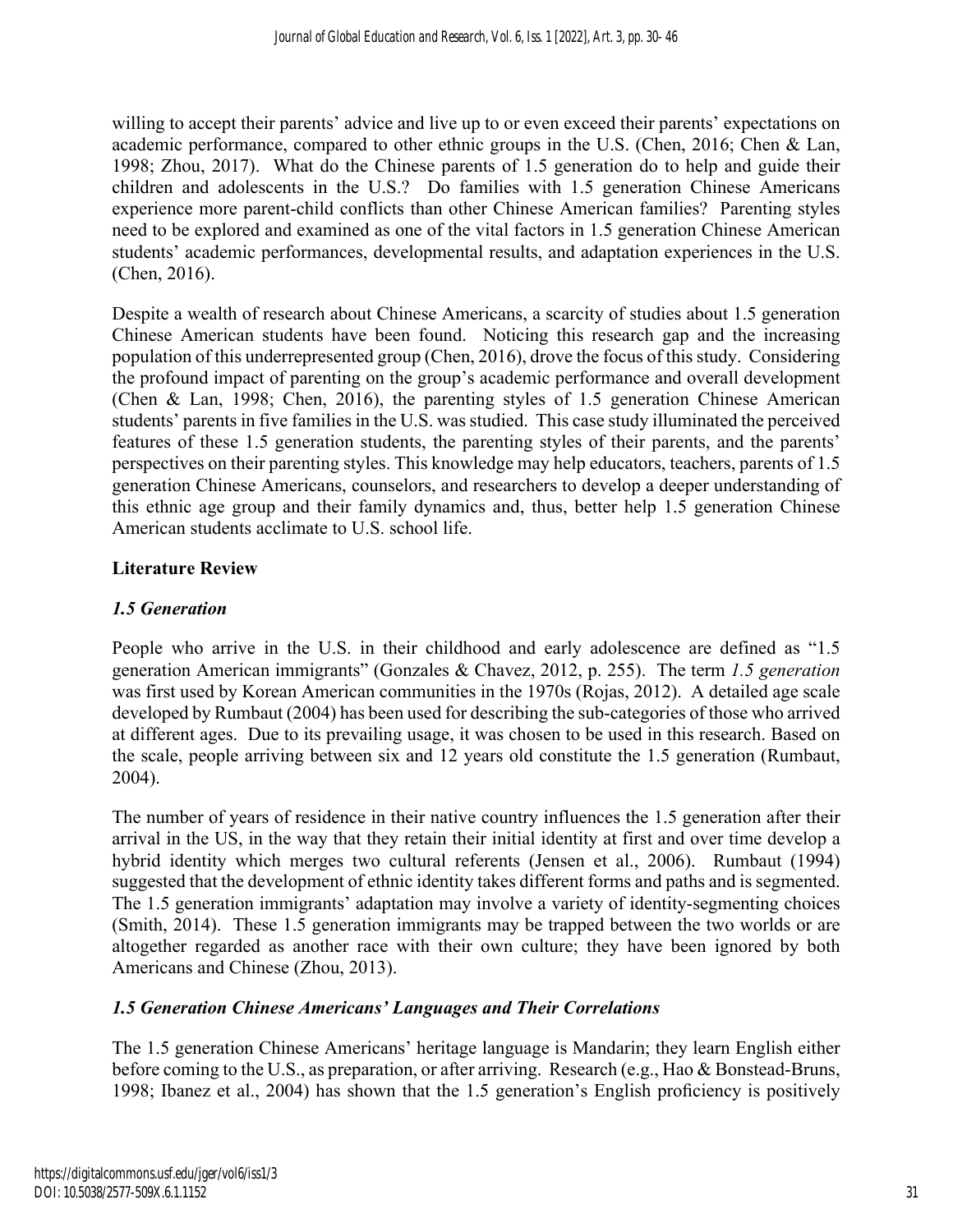correlated with academic achievements: higher reading and spelling scores; higher academic expectations from their parents; and better school competence. The 1.5 generation Chinese immigrants, whose heritage language has little in common with English in phonology and orthography (Guglielmi, 2008), showed that their communicative competence in English is negatively related to their psychological illness such as depression and loneliness (Lee & Chen, 2000).

Research studies also show that Chinese youths' heritage language proficiency is correlated with higher math scores and generally higher grades in school (Hao & Bonstead-Bruns, 1998; Jiang et al., 2017). Liu et al. (2009) found that foreign-born Chinese youths' heritage language maintenance may help them preserve their bonds with both their own families and the Chinese American community at large, and thus create a social support network that promotes their emotional well-being.

Further, research has found that students with high proficiency in both their heritage language and English show higher levels of cognitive flexibility than their monolingual English-speaking counterparts (Bialystok et al., 2005), which provides an advantageous foundation for subsequent academic achievements (Geva & Genessee, 2006). Liu et al. (2009) suggest that proficiency in both English and the heritage language may confer advantages to Chinese American youths in both their academic and emotional development. Hence, it can be seen that higher proficiency in both languages for those 1.5 generation youths is linked with their higher academic achievements and psychological well-beings.

# *Classic Parenting Styles*

General parenting styles in recent literature fall into Baumrind's (1966) classic four categories of parenting styles, namely authoritarian, authoritative, permissive, and negligent parenting styles. We will elaborate below. Several researchers have identified some Chinese American parents' parenting style as authoritarian (Lee et al., 2014; Wu, 2008). Those parents were found to be high in control but low in responsiveness. The authoritarian parents attempt to control and evaluate their children's behaviors through conduct rules (Baumrind, 1966).

Other researchers, Cheah et al. (2009), examined the parenting styles of 85 immigrant Chinese mothers of pre-schoolers, who were found to use an authoritative parenting style. Authoritative parents try to direct their children's activities grounded on reasonings (Baumrind, 1966). The participating mothers in Cheah et al.'s (2009) research valued high levels of warmth, reasoning, and autonomy. In addition, the children in the study showed more self-control and fewer problems in school, as reported by their teachers.

Parents with permissive childrearing styles tend to take the role of friends (Gafoor & Kurukkan, 2014). They show low control and high responsiveness toward their children, expressing their warmth often and have high levels of acceptance and tolerance. They have low enforcement of rules and authority, giving minimal punishment to their children and allowing them to make their own decisions (Gafoor & Kurukkan, 2014). Negligent parenting styles are low in both control and responsiveness (Gafoor & Kurukkan, 2014). Such parents generally neglect their children and have little interaction with them. In general, they show inattentive behavior (Gafoor & Kurukkan, 2014).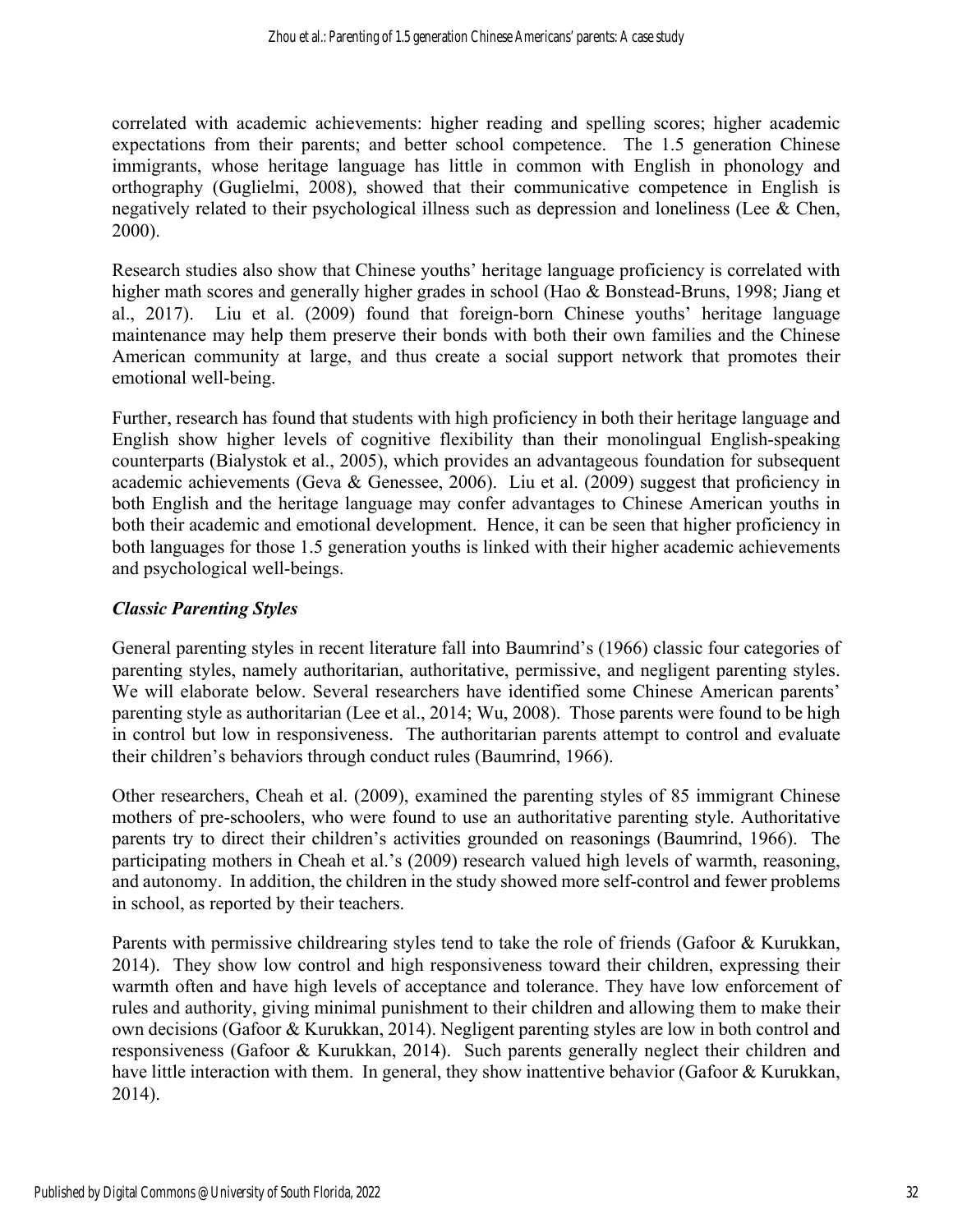# *Parenting Styles of Chinese Americans*

More recently, Kim et al. (2013) conducted a three-wave longitudinal study of 444 Chinese American families (i.e., adolescents, mothers, and fathers) to identify parenting profiles and explore their effects on the adjustment of adolescent children. They found *tiger* or harsh parenting, which was believed to be a combination of Baumrind's (1966) authoritarian and authoritative parenting styles, along with high academic pressure. In addition, Kim et al. (2013) found supportive parenting, similar to authoritative parenting in terms of its inductive reasoning (p. 15). They also found easy-going parenting, akin to Baumrind's (1966) permissive parenting style. Baumrind's (1966) negligent parenting style was not found in the Kim et al. (2013) study.

Kim et al. (2013) discovered that the use of shaming was an important aspect of Chinese culture and parenting, concluding that parents who used a harsher and more restrictive parenting style employed more shaming. The use of shaming resembled a parent being supportive and successful in Chinese culture and the term is unseen in previous literature.

Ng et al. (2014) put forward another peculiarity of Chinese parenting— "the Chinese notion of *guan,* which entails parents' dedication to children through both love and governance" (p.364). Such a parenting notion of controlling existed in both groups of participating Chinese parents in both Mainland China and the U.S. In traditional Chinese culture, such a parenting style, resembling Baumrind's (1966)'s authoritarian parenting, is regarded as a form of love and concern (Wu, 2008). The *guan* stemmed from "Chinese parents' feelings of worth being more contingent on children's performance" (Ng et al., 2014, p. 355).

The Chinese American adolescents aged from 12 to 17 participated in the study of Yuwen and Chen (2012); they revealed that their parents had high expectations on their academic performances and moral values and that their parents parented them in a controlling style. The style aches with the Chinese notion of *guan* (Ng et al., 2014). Their parents limited their choices of friends, established a curfew, and restricted participation in certain recreational activities. Furthermore, Lee and Zhou (2014) exemplified what a typical academic expectation or "doing well in school" means to the younger generation: "getting straight As, graduating as valedictorian or salutatorian, getting into one of the top … schools or an Ivy, and pursuing some type of graduate education" to be a "doctor, lawyer, pharmacist, or engineer" (p. 45). Lee and Zhou's (2014) respondents also reported that their parents bought or rented homes to make sure that their children can go to the best schools. These parents also provided supplementary education and tutoring to ensure that their children were placed in the Honors and AP tracks in high school. The high parental expectations and family functioning with respect to academic performance among Chinese American families are well-documented (Chen & Lan, 1998; Lee & Zhou, 2014; Yuwen & Chen, 2012), as key factors of their parenting styles.

Both classic and specific sets of parenting styles are introduced above, with consideration of potential fluidity in parenting of 1.5 generation Chinese Americans' parents along with the changes in sociocultural contexts.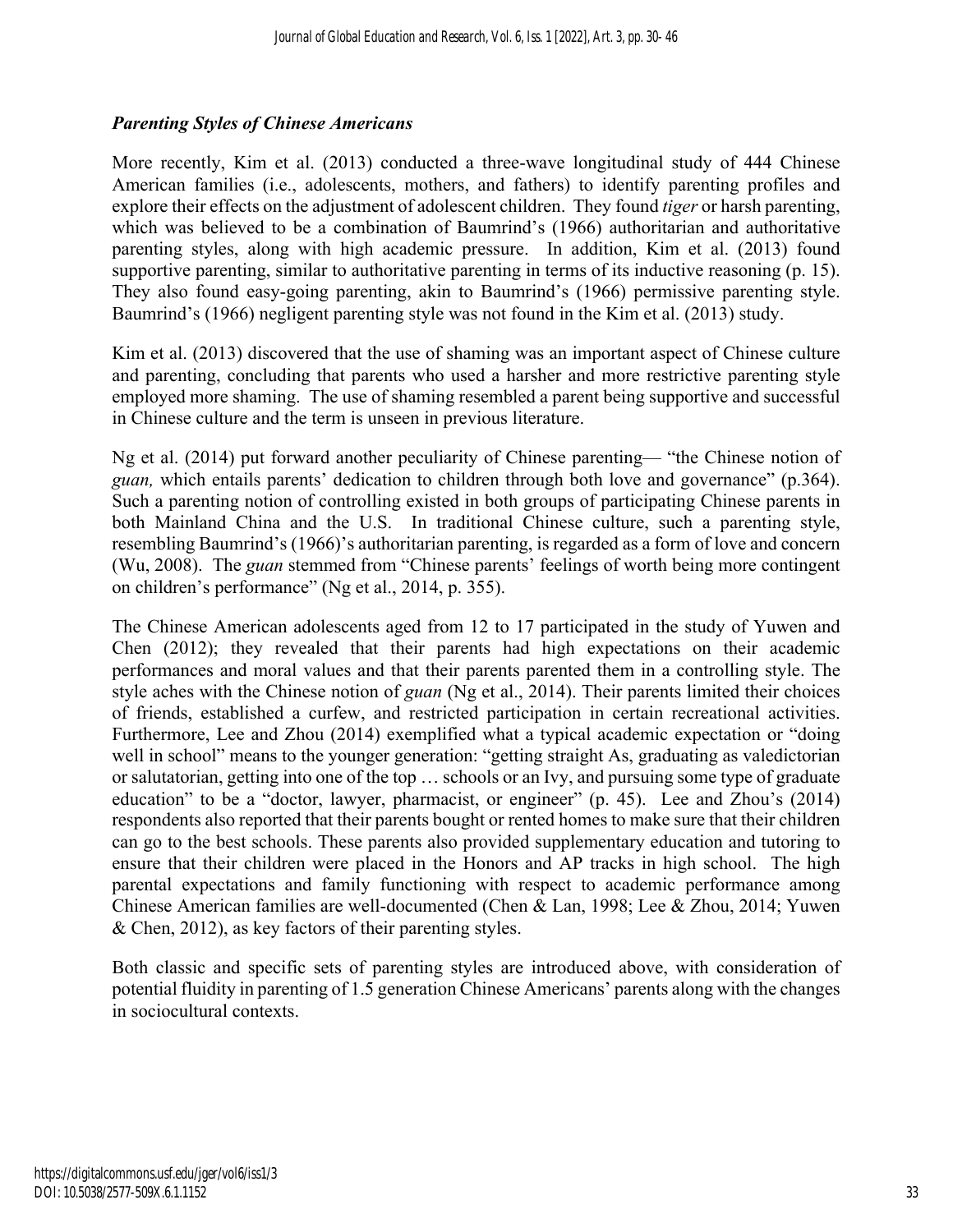# *Parenting and Language Proficiency of Chinese Americans' Parents*

Generational differences in the pace and degree of acculturation might lead to familial conflicts, academic concerns, and psychological issues. Due to environmental influences, children are more likely to assimilate faster than their parents (Crane et al., 2005). Although some parents acculturate well in the host culture and may bring some environmental benefits to their children (Ying et al., 2000), families of parents with low proficiency in English and children with low proficiency in Chinese were found to have the least supportive parenting style, with their children reporting the highest levels of depressive symptoms (Weaver & Kim, 2008) and lower academic scores (Liu et al., 2009).

Although there is lack of direct evidence of the relationship between parents' English language proficiency and their children's educational outcomes, research does indicate that bilingualism of immigrant Asian American parents is associated with their children's positive mental health (Liu et al., 2009; Ying et al., 2000). In terms of academic achievements, Liu et al. (2009) found a consistent pattern among Chinese American mothers; those mothers "who reported higher English proficiency had adolescents with higher reading and math achievement test scores, higher GPAs, and lower levels of depressive symptoms" (p. 580).

# *Effect of Parenting on Chinese American Adolescents*

Yuwen and Chen (2012), in their study on Chinese American adolescents, revealed that inductive reasoning, which emphasizes providing children with rationales for their parents' decisions and rules and engages children in the decision-making process, was positively related to adolescents' mental health; this finding was consistent with research at large (Kim et al., 2013; Lee et al., 2014; Weaver & Kim, 2008). All of these research studies have shown that youths with authoritative and supportive parenting styles experience low academic pressure, high GPAs, high educational attainment, low parent-child alienation, few depressive symptoms, and high family obligation.

# **Methods**

Prior research indicates that parenting styles and family dynamics regarding parenting may affect students' academic performance and psychological health. In an effort to understand and support 1.5 generation Chinese American youths in school, the researchers chose to implement this exploratory case study. The primary goal of the study was to explore the parenting styles of 1.5 generation Chinese Americans' parents in the U.S. To achieve this goal, a case study was chosen as the research design. Case study is an "intensive, holistic description and analysis of a single entity" (Merriam 1998, p. 27). In this study, a *single entity* refers to the 1.5 generation Chinese American students' parents. They share the same cultural and similar educational backgrounds, having been taught by their parents and educated in China with nationally designated curriculum, as well as having migrated to the same country with similar purposes, in a "bounded system" (Stake, 2005, p. 444). The participants' and researchers' native language was Chinese. They all chose to be interviewed in Mandarin Chinese.

# *Participants*

The researchers employed purposive sampling to select participants for this study through oral exchanges. The eligible participants were from mainland China as parents of 1.5 generation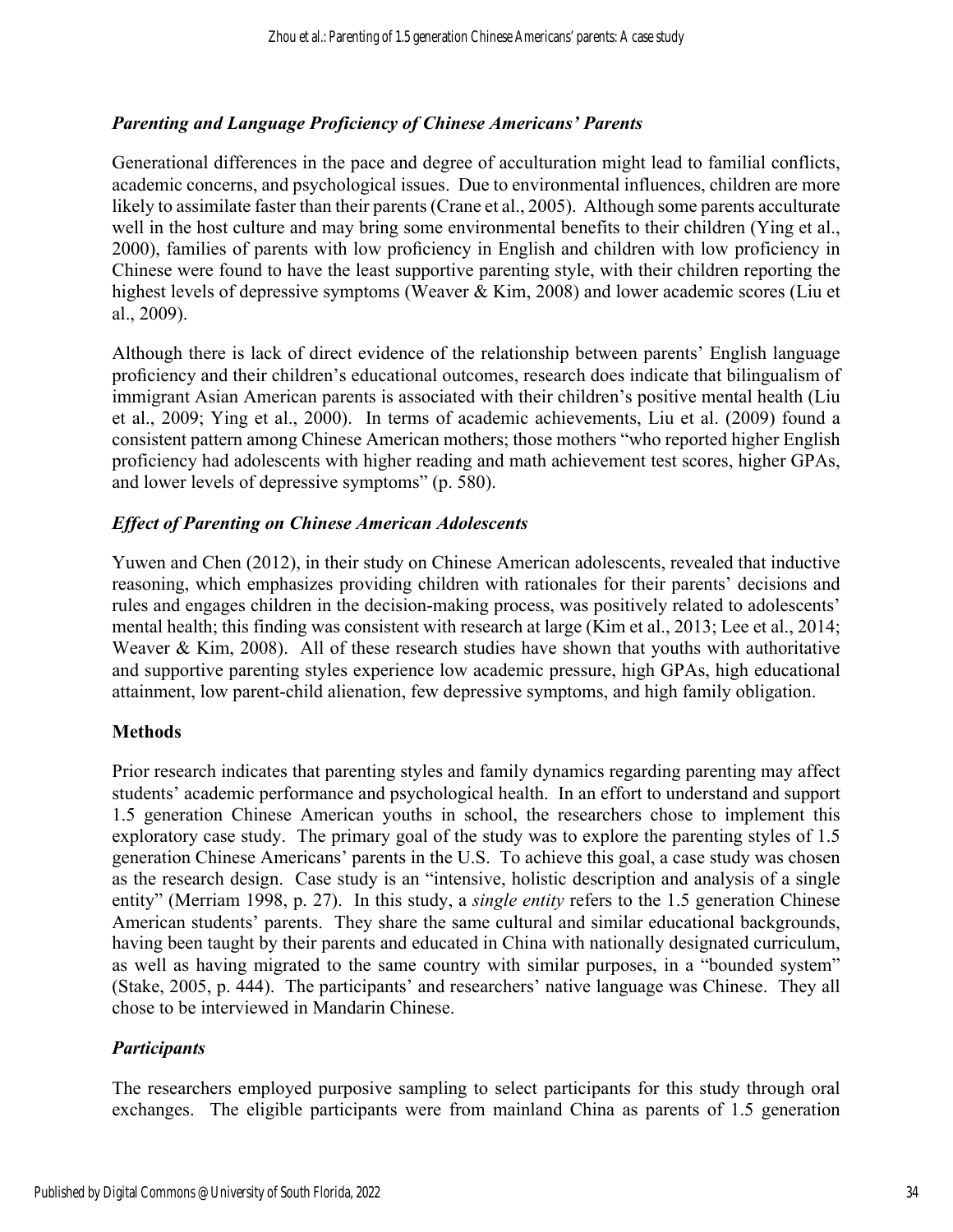Chinese Americans; they had parented their children in the U.S. for at least one year. Five parents, one parent from each family, were recruited by researchers through social connections in a local Chinese community. To protect their confidentiality, all the identifiable information was omitted, and their last names were changed with pseudonyms of Chinese origins.

| Name                       | Ms. Chao    | Ms. Cui                 | Mr. Zhao       | Mr. Wang      | Mrs. Liu   |
|----------------------------|-------------|-------------------------|----------------|---------------|------------|
| Age                        | $40 - 49$   | $40 - 49$               | 50-59          | $40 - 49$     | $50-59$    |
| Years in the U.S.          | 13          |                         | 27             |               | 13         |
| Profession                 | Realtor     | <b>Trading Business</b> | Self-employed  | Professor     | None       |
| <b>Highest Degree</b>      | Master's    | Bachelor's              | Master's       | Master's      | Bachelor's |
| Father/Mother              | Mother      | Mother                  | Father         | Father        | Mother     |
| SES in Childhood           | N/A         | N/A                     | Low            | Low           | Low        |
| Main Parenting person      | Mother      | Mother                  | Father         | Father        | Mother     |
| Spouse's Age               | $40 - 49$   | $40 - 49$               | $40 - 49$      | $30 - 39$     | 50-59      |
| Spouse's Years in the U.S. | 14          |                         | 15             |               | 13         |
| Spouse's Profession        | Driver      | <b>Trading Business</b> | Office manager | Self-employed | Researcher |
| Spouse's Highest Degree    | High School | Bachelor's              | High School    | Bachelor's    | Doctorate  |
| Number of Children         |             |                         | 2              |               |            |
| Age of Children            |             | 13 and 12               | 12 and 11      | 13            | 26         |
| Grade Level-Boy/girl       | l-- boy     | $7 - boy$               | $6 - boy$      | $7 - boy$     | GR-- girl  |
|                            |             | $6 -$ girl              | $4 - bov$      |               |            |

|  |  |  | Table 1. Demographic Information of the Participating Parents and Their Children |  |
|--|--|--|----------------------------------------------------------------------------------|--|
|--|--|--|----------------------------------------------------------------------------------|--|

*Note.* GR = Graduate; SES = Social Economic Status

# *Demographic Information of Participants*

The five participants and their spouses varied in terms of their educational levels, professions, and economic levels. Their educational levels included a doctorate's degree, a doctoral student, two master's degrees, four bachelor's degrees, and two with high school diplomas. In three of the families (i.e., Ms. Chao's, Mrs. Liu's and Mr. Zhao's), the parents (not their children) had lived in the U.S. for more than 13 years. Their professions included a researcher, a businessman, a property realtor, a driver, a waitress, and a student. The participants in this study were three mothers and two fathers.

# *Demographic Information of Participants' Children*

Most of the children were attending middle schools, except two—one who was attending an elementary school and another (Mrs. Liu's daughter) who was in graduate school in dentistry at the time of this study. The children's K-12 grade levels ranged from Grade 1 to Grade 7. All the parents chose public schools for their children, mostly A-rated schools.

# *Researchers*

The primary researcher took primary responsibility for collecting; transcribing and translating data; and writing up and reviewing drafts. The second researcher, a mother of two secondgeneration Chinese Americans, analyzed data; wrote a major part of literature review; and helped draft revisions. The third researcher, a father of a 1.5 generation Chinese American adolescent, assisted in processing the data and edited the completed draft.

As noted in Malterud's (2001) article, the researchers' backgrounds, experiences and positions play a role in "what they choose to investigate, the angle of investigation, the methods judged most adequate for this purpose, the findings considered most appropriate, and the framing and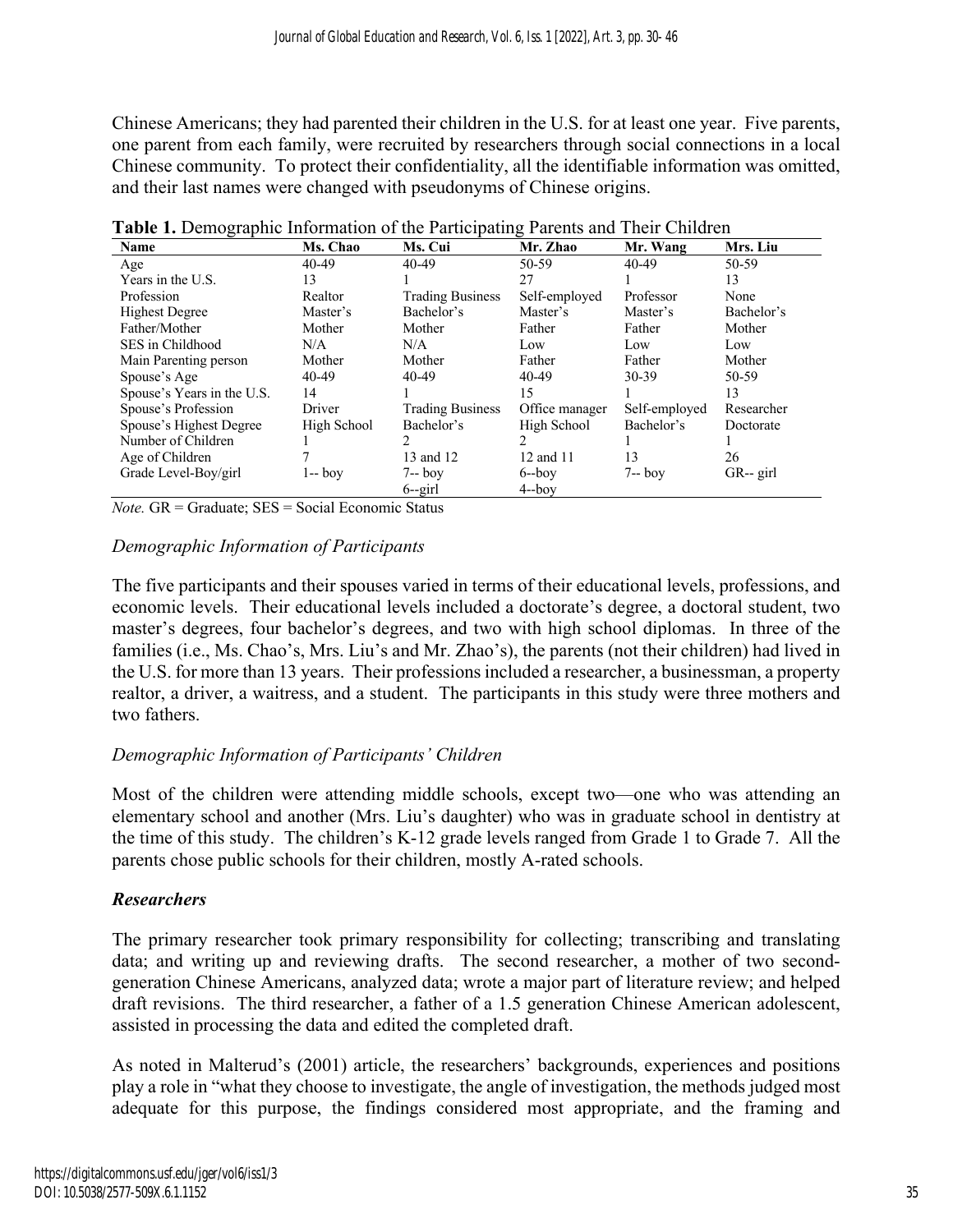communication of conclusions" (pp. 483-484). The primary researcher in this study was also its main interviewer, whose angle of investigation relied more on the impact of parents' social economic status on their parenting styles. The second researcher had conducted a research study on second-generation Chinese American students' parents and their parenting styles. She carried a comparative lens subconsciously when deciphering and analyzing data of this current study. The third researcher, as a parent of a 1.5 generation Chinese American, analyzed the data as both a researcher and parent. Moreover, the three researchers resembled Chinese immigrants who were born in the 1970s, 1980s, and 1990s, with the one-child policy as a division milestone shaping their individual knowledge of parenting accumulated over the years of their experiences in being parented. They viewed the same unit of the study differently, which bolstered reliability and provided more layers of understanding of the study.

# *Data Collection*

Five parents from five families were recruited for the study. The research team tried to honor the participants' time requests as much as schedules allowed. Prior to the interview, interviewers asked each participant to complete a brief set of written questions to collect the parents' demographic information (see Table 1). The interviews were conducted in the participants' choice of location. Some interviews were conducted via phone, others in a private room. During the interviews, conversations were audio-recorded, and children were not present. The interviewers also cautioned the participants not to discuss any information regarding the conversations in front of their children. The interviews were no more than 35 minutes long, as stated in the consent form.

The interviews were half structured, starting with 20 open-ended questions; follow-up questions were used as needed. The interview questions were developed by the research team based on the existing literature (including Jiang and Senokossoff's (2016) article about second generation Chinese Americans' parents and their parenting styles) and the research questions in the current study. A semi-structured, guided, responsive conversation format was followed (Rubin & Rubin, 2005). The researchers were a Chinese professor and doctoral students at a U.S. university, who speak both Mandarin and English; the interviews, accordingly, were conducted in either language to participants' preference and at their comfort. According to Bogdan and Biklen (2007), "skin color, race and cultural identity sometimes facilitates, sometimes complicates, and sometimes erects barriers in fieldwork" when "researchers are studying people within their same ethnic group" (p. 96). To minimize this shortcoming, interviewers were trained by the leader of research team to develop consciousness of specifying items which might be taken for granted by using probes recommended by Bogdan and Biklen (2007), such as: *Would you explain that?*; *Could you please give me an example?* and so on. The responses were mostly in Mandarin either retrospective memories of participants' parenting or their current parenting experiences.

# *Data Analysis*

Data analysis in case study research should be detailed and intensive "for the unit of study" (Flyvbjerg, 2011, p. 301) so that the case study can "represent the case" (Stake, 2005, p. 460). In this study, data analysis began with transcribing and translating each of the researchers' interviews from Mandarin to English; they used colors to code and write down their summarized themes in the margin of transcripts. Since there were only five interview transcripts, the researchers decided not to use any software; they used tables to categorize themes and supporting evidence from the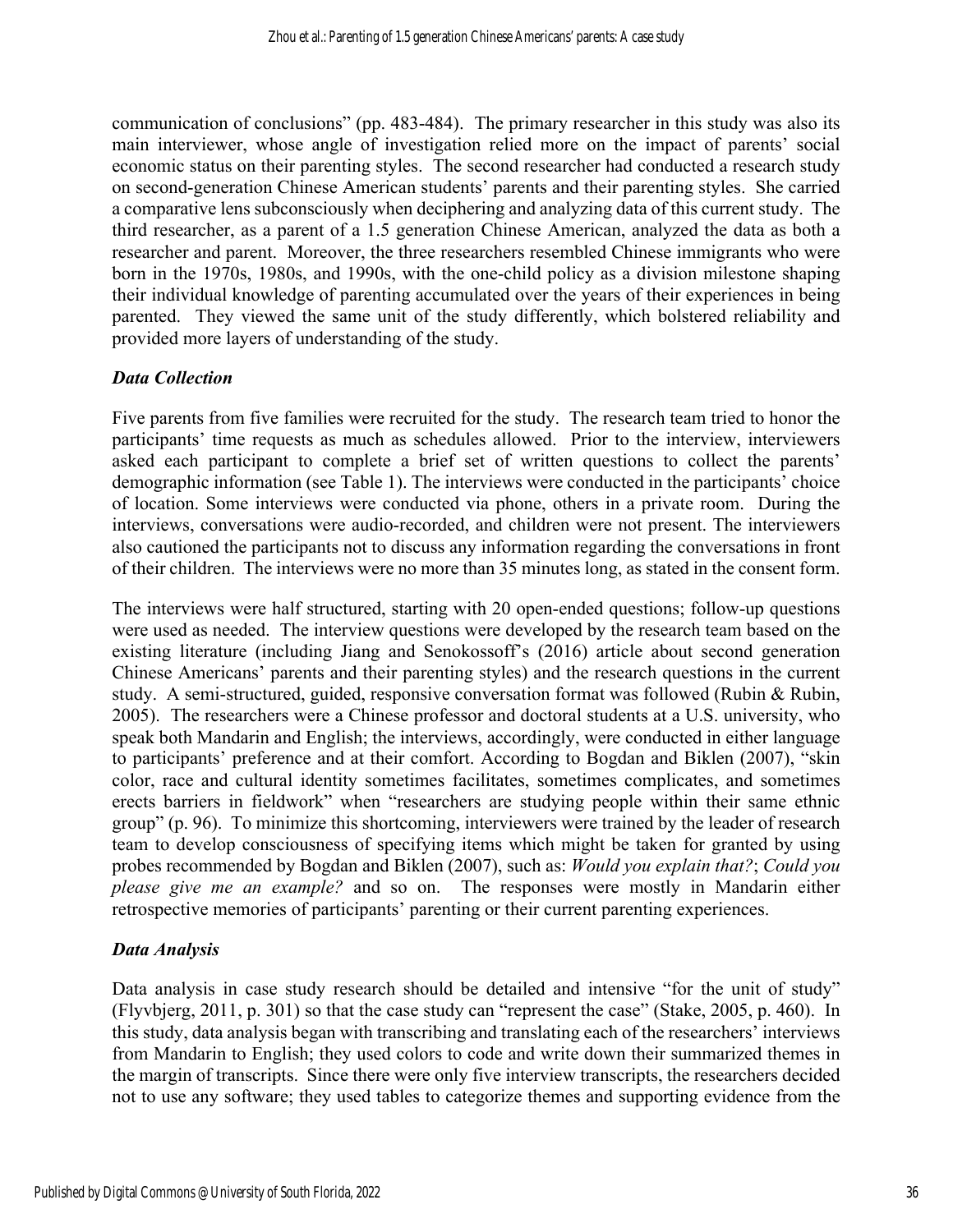original text. The first phase was individual deciphering from the transcripts. Next, the team members switched their coding and tables, for member checking; the team read through the transcripts to verify and add coding into their peers' tables. More key words and phrases were identified concerning the research questions, for example, descriptive words about their parenting styles which facilitated deeper inductive coding for themes. The third phrase was to merge individual themes and patterns. The team created second-round coding categories based on the patterns and topics they uncovered. For concepts and categories on which there were disagreements, the team employed external audits by sending the pieces in question to another experienced qualitative researcher for her opinions. They then combined the reconciled data by merging, adding and supplementing individual coding concepts.

# **Findings**

# *Linguistic Transition*

All the participants reported that English was the main obstacle for their children, and their children generally experienced longer acquisition periods than parents anticipated. Youths from four participating families had studied in the U.S. for approximately one year, and their language barriers were very salient at school.

Mr. Wang started the language transition preparation for his son when they were in China by doing the following: reading the Newbery Medal book named *Holes* together with him, hiring Englishmajor university students to tutor his son with the McGuffey's Readers, and creating as many opportunities as possible for him to live abroad and communicate with English-speaking educators. Even with such preparation, when Mr. Wang's son was tested for English for Speakers of Other Languages level after they came to the U.S., Mr. Wang was told by the teacher that his son's English was very poor.

Mrs. Liu's daughter, who had a three-year long bilingual education (i.e., Mandarin and English) in Singapore, still worked hard on English and spent more time on English reading and writing, compared to her native English-speaking classmates. Mrs. Liu advised her daughter, who had lived in Singapore in a bilingual setting for three years before coming to the U.S. at the age of 13, not to choose social science subjects, such as politics and history, in order to avoid failing those classes heavy in reading and writing.

Ms. Chao's son also had much difficulty in English reading comprehension because of the language obstacles. After one year of full immersion in English, Ms. Chao still regarded English as her son's major obstacle in study. Ms. Cui, the fourth parent, said that she had her children watch American cartoons, memorize English vocabulary, and read English books to improve their English proficiency and overcome the English language obstacles.

# *Social Adaptation*

The majority of the participants insisted that the adolescent period before entering university was critical to their children's development of social skills. Ms. Cui emphasized the ability to live independently. Mr. Wang stated that his son was probably going to complete his university life in another city away from them; thus, he would like to teach him skills to better adapt to the society and protect himself, such as safety and self-protection from bullying. Mr. Wang emphasized safety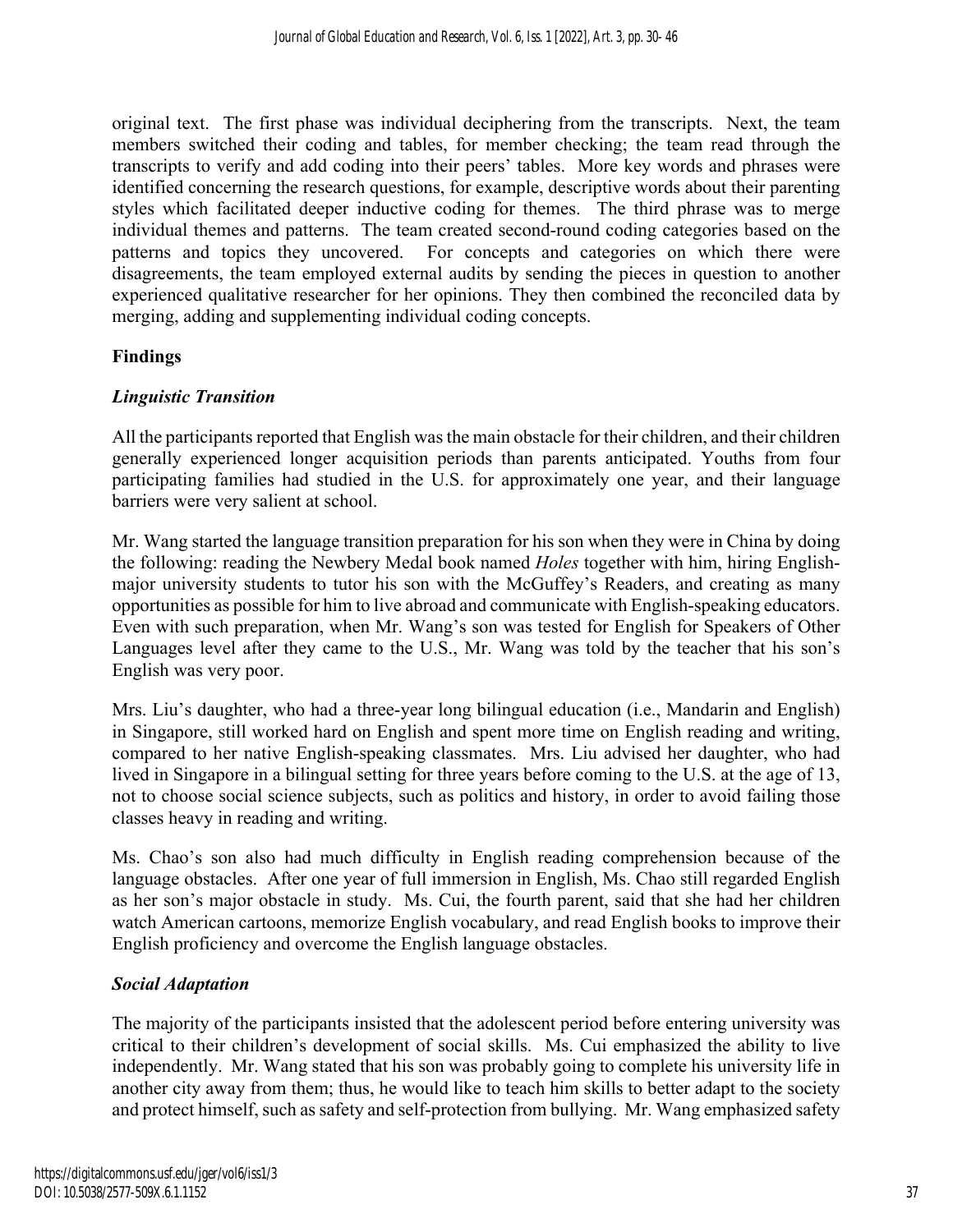and bullying because his son had been verbally offended by his classmates, who called him "Asian kid in an obviously negative tone." Mr. Wang's son told his parents what happened at school, which might explain why he chose to play with other Asian boys after school and on weekends throughout his social adaptation. Mr. Zhao hoped that his children could start to understand and learn the reality of the society gradually. He expected that his children could learn how to communicate well and adapt to the society. He further emphasized that education should serve as the bridge to link school and society.

# *Public Schooling as the First Choice*

All parents thought that the quality of education in the school system was important, but not crucial to success. Considering financial and commuting affordability, they all chose nearby public schools for their children. Among them, three participants selected A+ schools because these schools, as they perceived, could provide higher quality education. Mr. Wang believed that the public school system had its own research-based curriculum for educating students. Mr. Zhao thought that the school system could offer his children "the best and standard education." Ms. Chao expressed her expectations of her son, which was for him to attend an excellent university in the future. Three participants argued that home-schooling does not provide as good of an education as public schools can. For their children's adolescence period, they emphasized school quality, but they also believed that schooling was not a decisive factor for their children in terms of their future development and career. They attached more importance to their children's internal factors and efforts.

# *Diverse Viewpoints on Schools' Multilingualism*

The parents held polarized opinions towards multiculturalism and multilingualism at school. For instance, Ms. Chao thought that knowing people from different cultures and appreciating multicultural diversity would be beneficial for her son. She believed that private schools are disadvantageous for developing a well-rounded personality and making friends because of their demographic homogeneity. Mr. Zhao also showed his satisfaction towards the proportions of various races in public schools, and he also spoke highly of his sons' ability to speak both Spanish and English. Nevertheless, Mr. Wang expressed his dissatisfaction with the teachers' accents in their spoken English, which were intermingled with Spanish, because he expected his son to learn the *Standard English of North America*, for instance, *the National Public Radio accent*. He prioritized English over Spanish, or any other languages, for his son's future.

#### *Academic Achievements Expected*

Undoubtedly, the expectation of academic achievements was a dominant aspect of parenting styles among these parents. They all admitted that they valued their children's academic achievements. Ms. Chao, for instance, thought that a good grade was evidence of being both talented and hardworking. Moreover, Mr. Zhao argued that there is a pathway from academic achievements to a future career and life, saying that education should bring a person a good career and stable income, as well as social contributions. He suggested that being a doctor could give his children more options in that they could have the same job in different countries and contribute to society on a broader scale.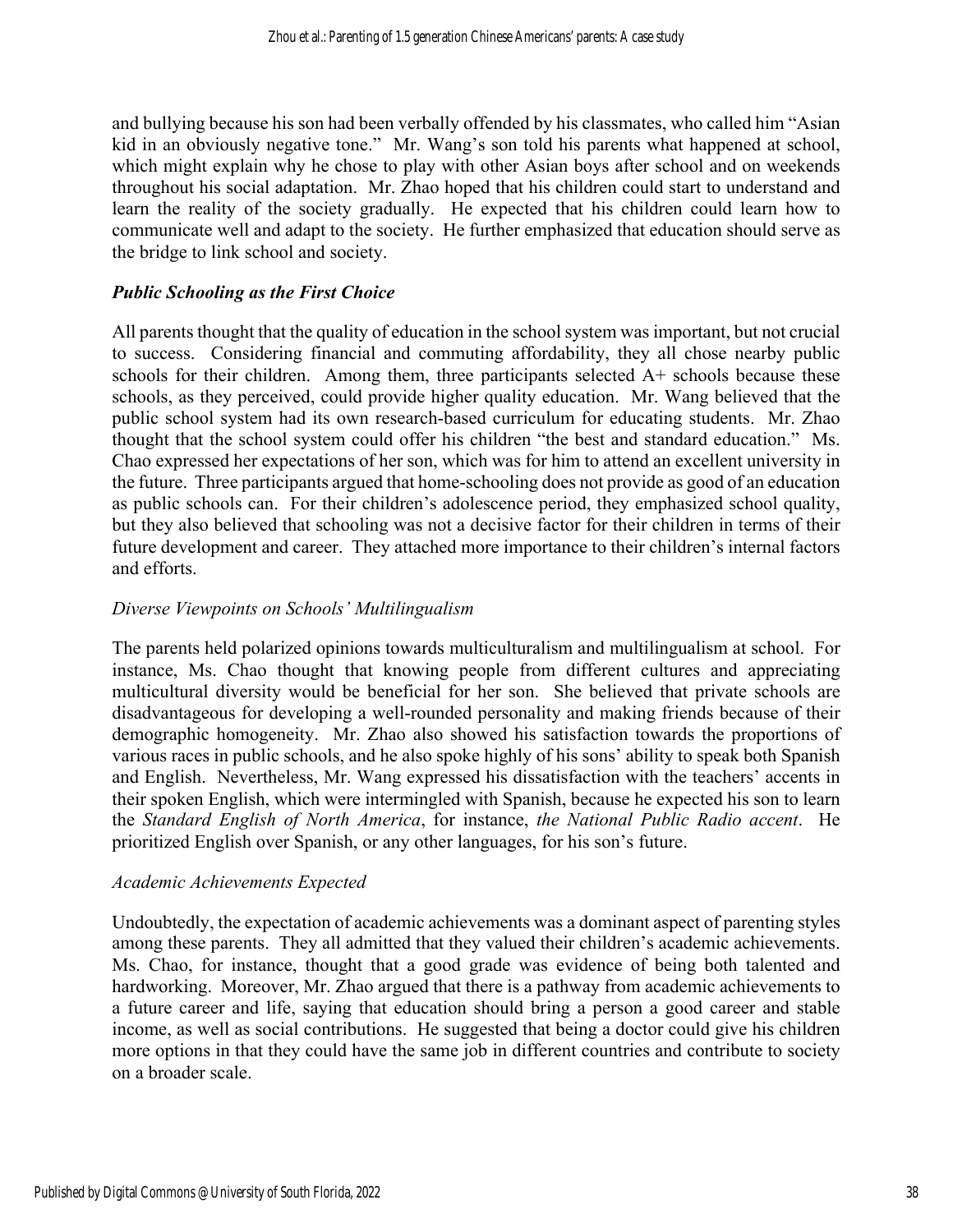# *Learning Virtues Highly Valued*

All the parents agreed that learning virtues was very important; both Ms. Chao and Mr. Wang claimed that learning virtues was more important than high academic scores. One big theme of learning virtues was the learning habit which every parent mentioned, though not all of them are satisfied with their children's academic performance. Mrs. Liu's opinion was that establishing a good learning habit at an early age would influence the child's whole life. Curiosity is another valued learning virtue. Mr. Zhao, for instance, exemplified that his sons should be interested in running wheels and the principle behind what makes the wheels run. His opinion was that "curiosity is the driving force of leading you to the deeper and higher level, as well as persistence". Other virtues which were also mentioned and valued in education included: flexible learning (not like a bookworm), concentration or attentiveness, and development of skills at a young age (from interviews with Mr. Zhao and Mrs. Liu).

# *Home Tutoring Universally Added*

All of the participants were engaged in some level of home tutoring. Ms. Cui usually browsed the school website, kept herself informed of their homework and textbook assignments, and made sure that her children completed homework on time. Mr. Zhao also tutored his children by himself and with hired private tutors. Mr. Wang kept himself informed of his son's learning content and performance reflected from homework every two weeks, especially when they had just arrived in the U.S. and his son could not understand what his teacher said in classes such as Civics. Mr. Wang spent much time tutoring his son at home, assigned him reading tasks, and helped him revise his English writing occasionally. Months later, when Mr. Wang found his son was performing better, he intentionally began to reduce his engagement. For Mrs. Liu's family, her husband would instruct their daughter mainly in natural science subjects, because she had very limited availability for her daughter in her adolescence period.

# *Parenting Involved in the Youths' Personal Development*

# *Respecting vs. Supporting Personal Interests*

It was unanimously agreed by all of the participants that their children's talents, interests, and choices should be valued and respected. Ms. Chao believed that strong interest made her son learn better. Mr. Zhao's son loved art, and he also thought that his son was talented in art, thus this father recognized and respected his son's artistic talent. Mr. Wang hoped his son would develop his interest in some specific fields in high school, such as robotics or programming, to motivate his future career.

Although parents showed enough respect to their children's interests, they stated that they would still show concern for more realistic and practical reasons and consciously guide them through daily conversations; these talks exerted gradual effects on their children. Mr. Zhao's son was interested in art, but Mr. Zhao worried about his future of relying on arts for a living and doubted whether an art career could generate earnings to cover basic living expenses. Thus, he chose the profession of a doctor as his son's career; he also used the family and social *facts and statistics* to prove the advantages of being a medical doctor as career as his rationale.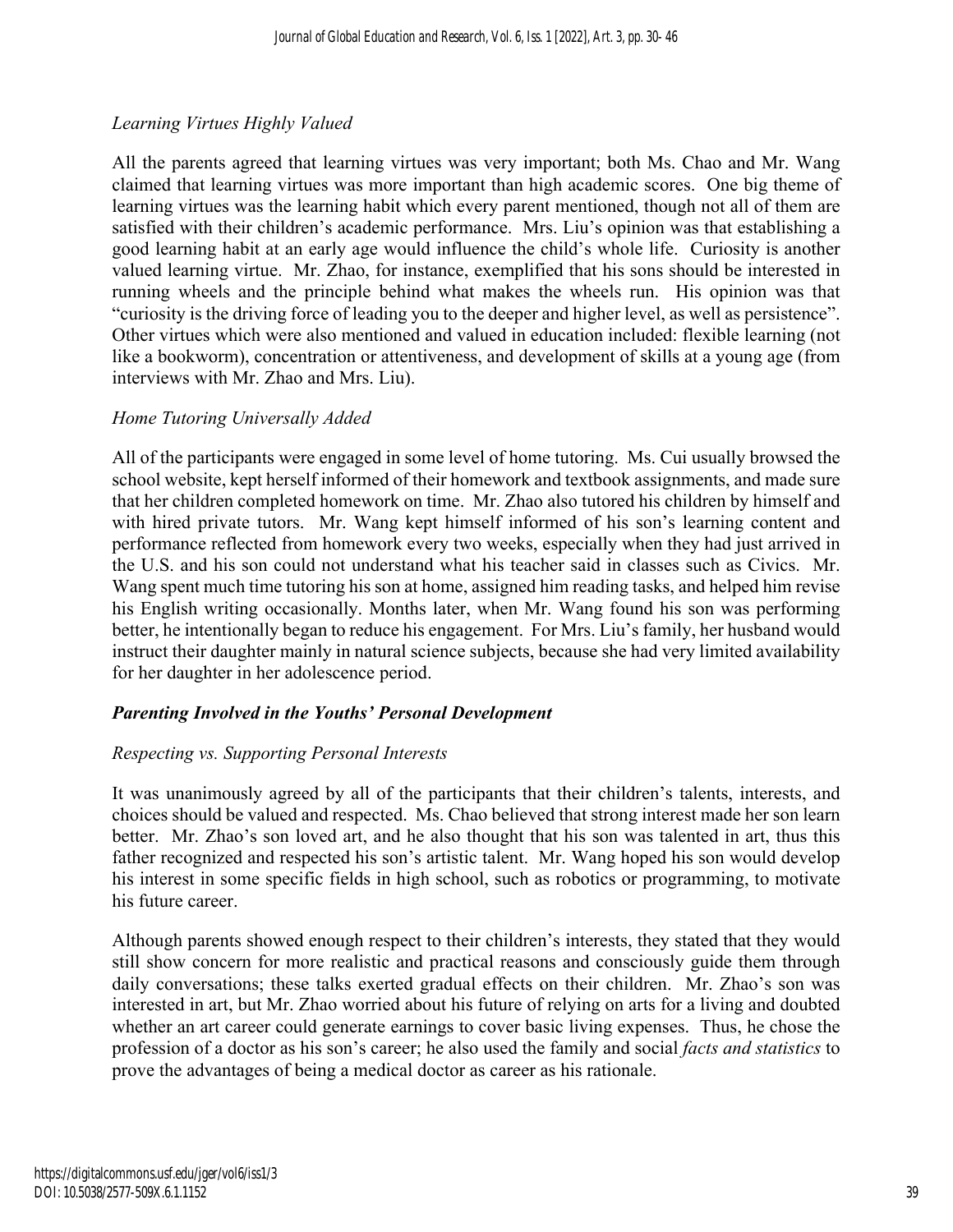# *Personality Development*

Good manners and respect were also regarded as having great importance. Mr. Zhao held a belief that being good mannered, kind, and respectful was critical for human beings. Mr. Wang taught his son to respect people of different races, nations, and religious backgrounds.

# *Education in the U.S. and in China*

# *Fewer Communication Chances With Teachers in the U.S.*

A very clear difference found in the research was that parents obviously felt that there was much less personal and face-to-face communication with teachers in the U.S., who communicated mainly through emails and phone calls. Ms. Chao felt unsatisfied because she lacked communication with teachers regarding her son's performance. She said that "unlike China, it is hard to develop long-term and deep communications with the teachers in the U.S., or establish personal relationship, to know our kids, or get specific advice from teachers on our children's study." Ms. Cui was also unhappy about the few communications and slow email replies. She spoke highly of the parent-teacher communications in China.

# *More Free Time and More Relaxed Study Style in the U.S.*

Another big comparison was embodied in the tight-versus-relaxed education styles, when the participants compared education in China to that in the U.S. Both Ms. Cui and Mr. Wang felt that the American public education had a loose pace and less pressure to study. Mr. Zhao argued that the workload for their children from school was not heavy. Mrs. Liu also thought that American education was much more relaxed in and between semesters.

# *Parents' Engagement More Needed in the U.S.*

The relaxed school schedule also raised an alert among the participating parents. For instance, Mr. Wang worried that his son may become a *slacker* by learning in the U.S., as a result of having more available time and less of a workload. For this reason, Mr. Wang added more academic and physical tasks for his son in his spare time, including English reading and outdoor sports activities, which he believed would facilitate his son's transition to living in the U.S. Ms. Cui had a similar opinion, arguing that "easy study makes my children lazy, and thus parents need to engage more." Ms. Cui paid more attention to her children in the U.S. than in China because her children tended to be more relaxed while studying in the U.S.

# *Homework of Appropriate Quantity and Diversified Forms in the U.S.*

Mr. Wang reported that teachers in China assigned a large amount of homework every day and pushed students to practice for basic skills, because of the traditional Chinese education mode and the pressure of teachers' performance evaluation. He also found that teachers in the U.S. schools did not assign much homework every day; however, to his delight, the homework could stimulate students to think and innovate, for instance, by presenting a research project.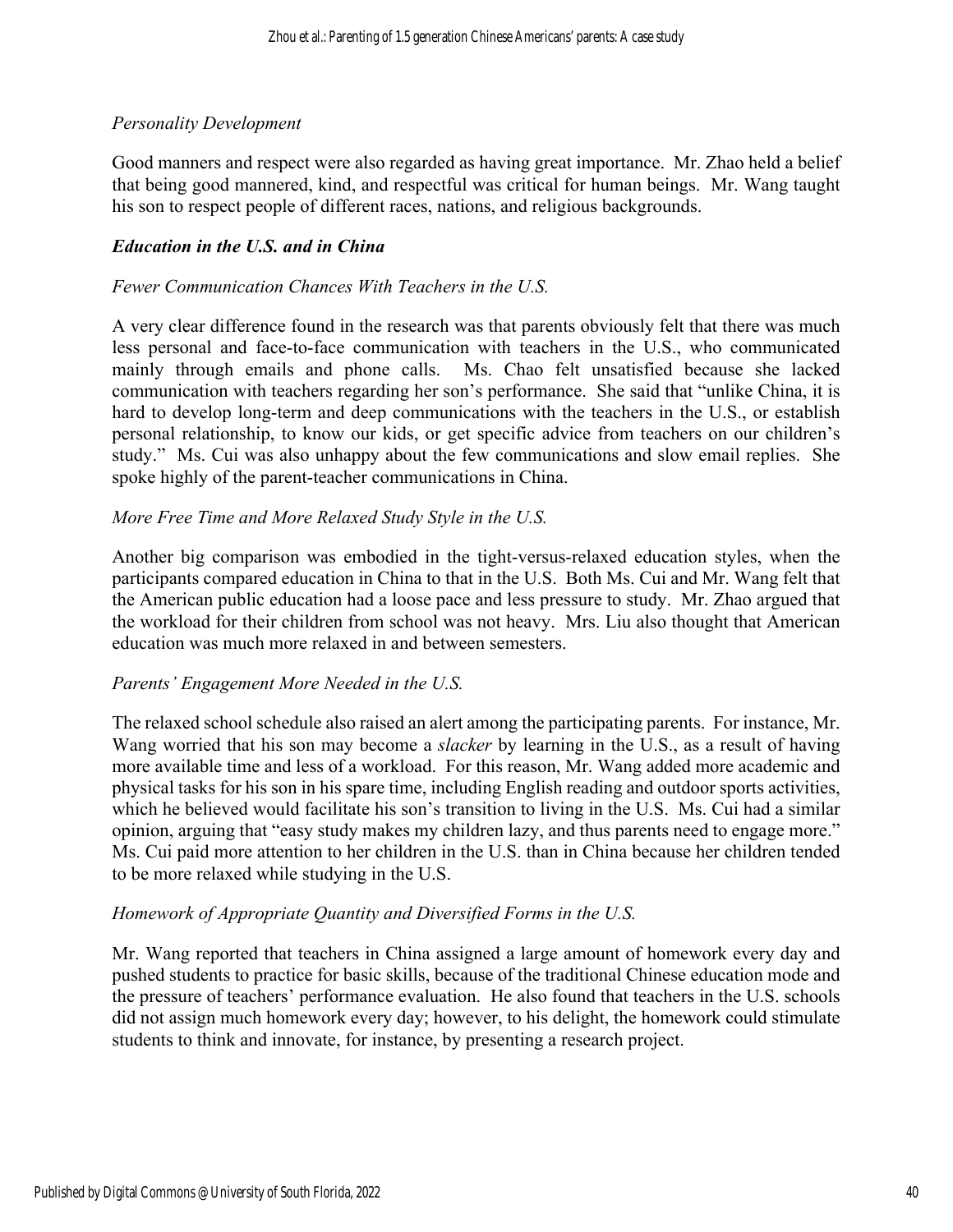# *Advanced K-12 Math and Science Education in China*

Unlike heavy language-involved subjects, math and science gave these newcomers confidence in U.S. schools. Wang's son was regarded as a model student in his U.S. math class, regardless of his limited English proficiency upon his arrival. One of the reasons, as reported by Mr. Wang, was that his son had already learned part of the math content for the same grade level in China in advance. Ms. Chao's son was also good at math and she believed that the repetitive drilling method in his son's math class in China seemed effective in allowing him to attain high scores. Mrs. Liu also claimed that her daughter was good at math, chemistry, and physics due to solid foundation accumulated through years of schooling on these subjects in China.

# **Discussion**

# *Parenting Styles*

Based on the data collected, it appears that the five participating parents utilized different parenting styles, ranging from Baumrind's (1966) *authoritative*, Baumrind's (1966) *authoritarian*, to *easygoing* (Kim et al., 2013) or *permissive* style (Baumrind, 1966). They all mentioned "the Chinese notion of *guan*" at different occasions and to different levels (Ng et al., 2014, p.364).

Mrs. Liu was the only parent with a permissive/easy-going parenting style. She said she used hands-off methods, which meant she let her daughter learn skills such as time management through her own mistakes. Mrs. Liu provided an example that her daughter had learned to complete assignments on time after being chastised by her teacher in China. Ms. Chao, Ms. Cui and Mr. Zhao had a mixture of minor authoritative and major easy-going parenting styles. Ms. Chao still set up rules although her son did not always follow them, since she believed that authority from parents was necessary and a sense of propriety was vital to her son. Mr. Zhao neglected his son's interest in art and chose the profession of a doctor as his son's career; he also set moral standards for his son. Such an array of governance reiterates the Chinese notion of *guan* (Wu, 2008) or controlling parenting which resembles Baumrind's (1966)'s authoritarian style (Yuwen & Chen, 2012), as a repeated statement that "Chinese parents' feelings of worth" is "more contingent on children's performance" (Ng et al., 2014, p. 355). Their parenting styles seem intact regardless of their transcontinental migration from China to the U.S.

As another strategy, Mr. Zhao and his wife formed a team in parenting. Mr. Zhao stated, "I am the policeman, and my wife is the judge." Mr. Zhao assigned specific tasks and his wife took charge of rewards and penalty accordingly. Mr. Wang had the typical authoritative parenting style of explaining the reasoning behind the rules he made (Cheah et al., 2009). Mr. Wang's parenting style was reported to have a positive effect on his son and help him overcome difficult periods in his first year of arrival to the U.S.

# *Couples' Role Division in Parenting*

Generally speaking, in Chinese families, mothers are primary caregivers to their children and fathers are stricter with children, making communication more difficult between them and their children (Shek, 2006). Despite this, this research found that more fathers took major roles in parenting (Mr. Wang, Mr. Zhao and Mrs. Liu's husband). Moreover, these fathers seemed to be more easy-going and less strict than the mothers and easier to communicate with, which was akin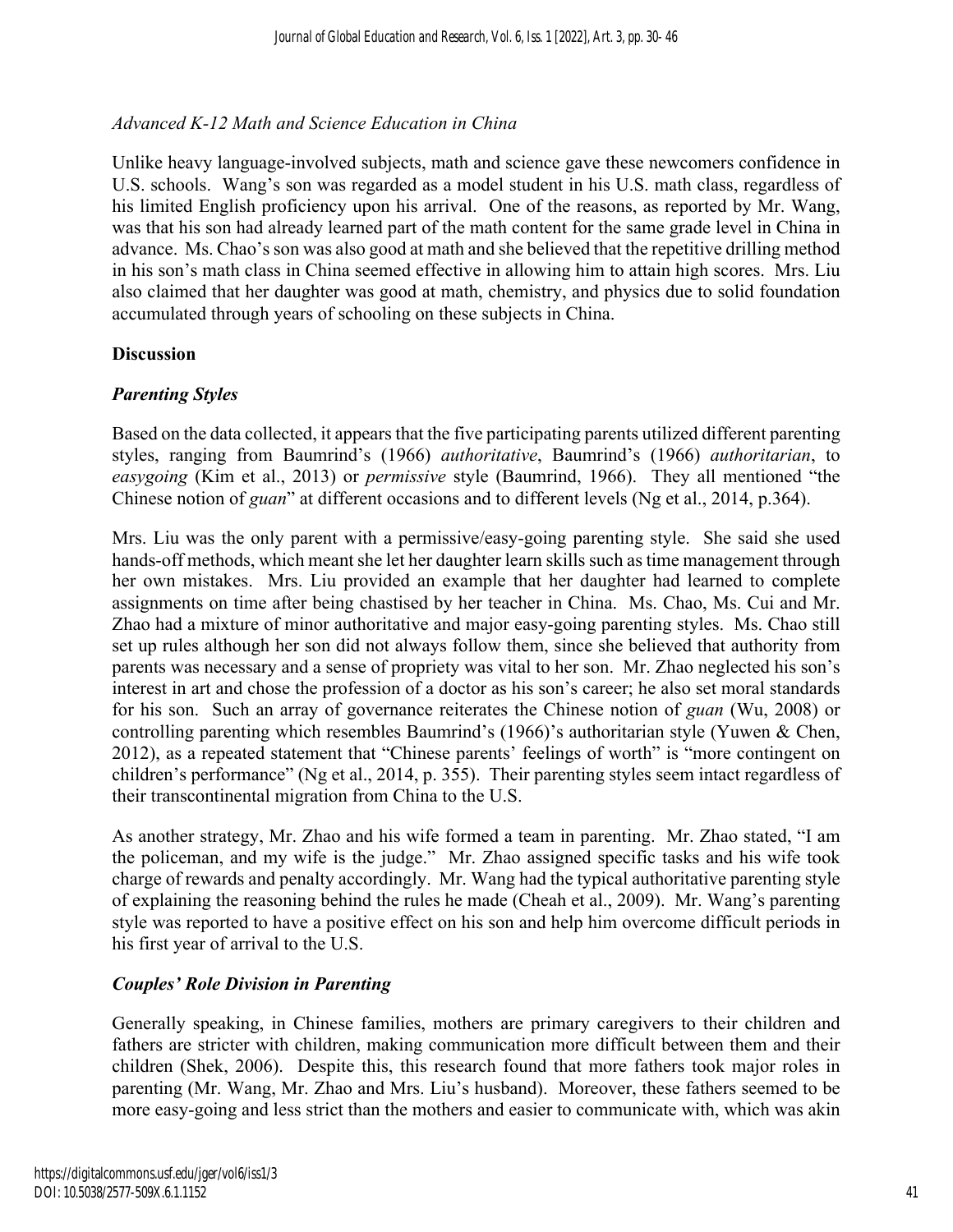to Yuwen and Chen's (2012) findings. This finding may result from higher stress (Buki et al., 2003) and less available time that immigrant mothers, especially those with lower income.

In the other two families, the mothers were more involved in parenting. Ms. Chao's husband seldom participated in parenting because he always had disagreements with the wife and less time available. Ms. Chao stated that no matter how different each parent was, it was important for both parents to have the same requirements in parenting and the same attitude and responses towards children's bad behaviors to prevent the effects of parenting from disappearing. Ms. Cui's husband was reported to be busy with frequent business trips, thus making him less available for parenting.

# *1.5 Generation Chinese Americans' Adaptations*

# *Academic Challenges Due to Language Barriers*

Echoing the findings of many studies (e.g., Hao & Bonstead-Bruns, 1998; Ibanez et al., 2004) that the 1.5 generation's English proficiency is positively correlated with their academic achievements, this study found that low English proficiency of those newly arrived 1.5 generation adolescents was correlated with low learning outcomes in the beginning of their arrival. With parental involvement and family tutoring, these students were able to make great progress in all subject areas, even within a short time period, that is, one year.

# *Emotional Adaptations*

Mr. Wang described his son's emotional issues in great detail. His son was frustrated at his grade Cs in some subjects because of the language barriers which he could not overcome in the short term (Lee & Chen, 2000). To relieve his pressure, his son resorted to video games. Wang and his wife did not blame him; instead, they encouraged him by telling him that this was a normal process for anyone to adapt to a new setting. Mr. Wang also set up rules to avoid a potential gaming addiction. In addition to academic pressure and frustration, verbal discrimination and stereotypes were other factors that caused Wang's son's emotional hardship; Mr. Wang comforted his son by explaining that such things naturally happened in the local multi-cultural community and that his son should learn how to protect himself by respecting and socializing with different people.

# *Their Heritage Language Proficiency*

The parents did not mention the continuity or discontinuity of their children's heritage language in this study. However, it can be inferred that their heritage language, as the main language used at home, helped to maintain their parent-child bond. Moreover, the shared language helped these newcomers make friends with other Chinese-speaking peers. Such a sense of belonging and interreliance could, to some extent, create a social support network to foster their emotional well-beings (Liu et al., 2009).

# **Concluding Thoughts**

This exploratory case study revealed that the participating parents and their parenting styles had a great impact on their children's learning habits and virtues, academic performance and adaptations to their life in the U.S. For the 1.5 generation Chinese Americans, their parents had more potential parenting obstacles they would deal with: children's cultural adaptation, language transition,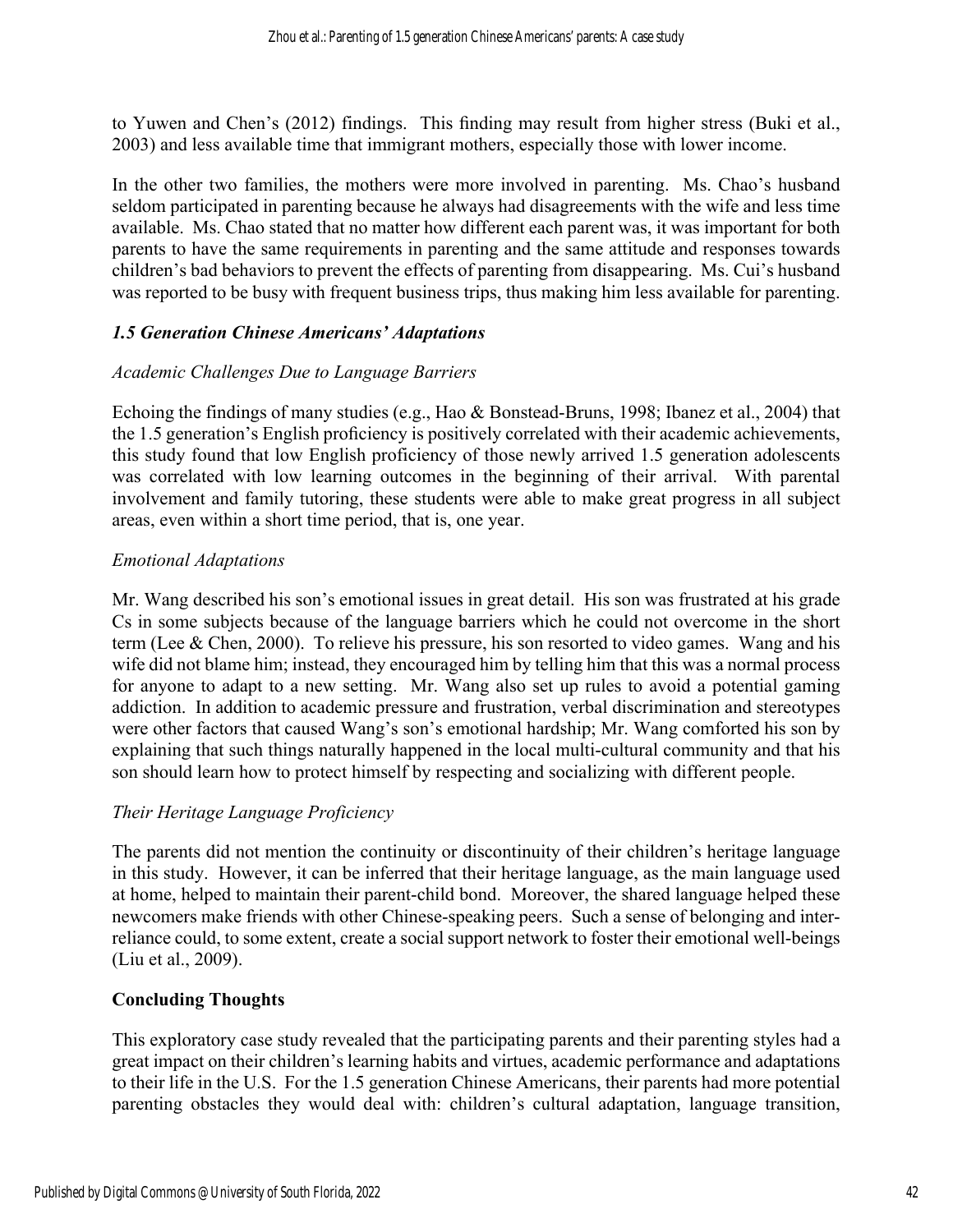academic challenges, developmental rebellions in adolescence, and psychological sensitivity and health. These parents had accumulated years of parenting experiences in China within Chinese educational system, and from the interviews, they did not seem to realize that they needed to make changes in their parenting styles to assist in their children's transitions to life in the U.S. The only change was more after-school engagement because of their concerns regarding the more *relaxed* American education style. School orientations and meetings between these new-coming parents and administrators, teachers, and parents would definitely help to understand cultural differences in parenting and education. Such a parenting mentorship seemed urgent, because the participating parents disclosed that there were occasional parent-child conflicts, inconsistent implementation of rules in both academic and daily lives at home, and dissatisfaction about parenting from both the parents and the youths. This study supported scholars' proposal about cultural considerations in parent training (e.g., Aleksandrov et al., 2016).

# *Academic and Practical Implications*

Several academic implications may be drawn from this study to inform the educational community. First, it may provide insight into the discussions on why Chinese immigrant students often excel at math and science in the U.S. and how this phenomenon is linked with public education in China. In addition, it may be also fruitful to investigate whether drilling is an effective means of producing high-achieving learners in educational practices. The participating families had practiced rote and drills in schools in China, and some of the parents still used drilling as a method to tutor their children, to which they attributed their children's academic success, particularly in math.

All of the families in this study wanted their children to become proficient in oral and written English, and attached great importance to reading as the pathway. They saw English proficiency as a sign of success and acceptance. However, educators may need to be aware of the concept of multiculturalism being crucial in this transitional context and the potential loss and sacrifice of these 1.5 generation students' heritage language and cultural identity. Teachers may need to consciously develop students' multiculturalism and help students to develop acceptance of people of other backgrounds, cultural competence and global awareness, to prevent moments when 1.5 generation students do not want to speak their heritage languages or represent their cultures, even if they can, and to prevent verbal and physical discrimination and bullying among peers because of cultural or linguistic differences.

School communities and teachers should also pay more attention to newly arriving 1.5 generation students, for the sake of their academic performance and emotional well-beings. Two of the participating parents stated that they had difficulty communicating with teachers and complained about teachers' slow responses. In cases of teachers being too busy to give these students individualized attention, teachers can pair newcomers with other immigrant students, if possible, or with native-born students in the first few days of school. Teachers or counselors might also arrange pairs or small groups among parents in or across classes, or schoolwide. Several research studies have touched upon the topic of psychological-emotional stress of 1.5 generation students (Lee & Chen, 2000; Liu et al., 2009), and so has this study. Teachers need to be aware of the linguistic, academic and emotional difficulties faced by 1.5 generation Chinese American students, and 1.5 generation students in general, when they are trying to adjust to new schools in the U.S.; they should find ways to support these overlooked students—for instance, peer mentorship of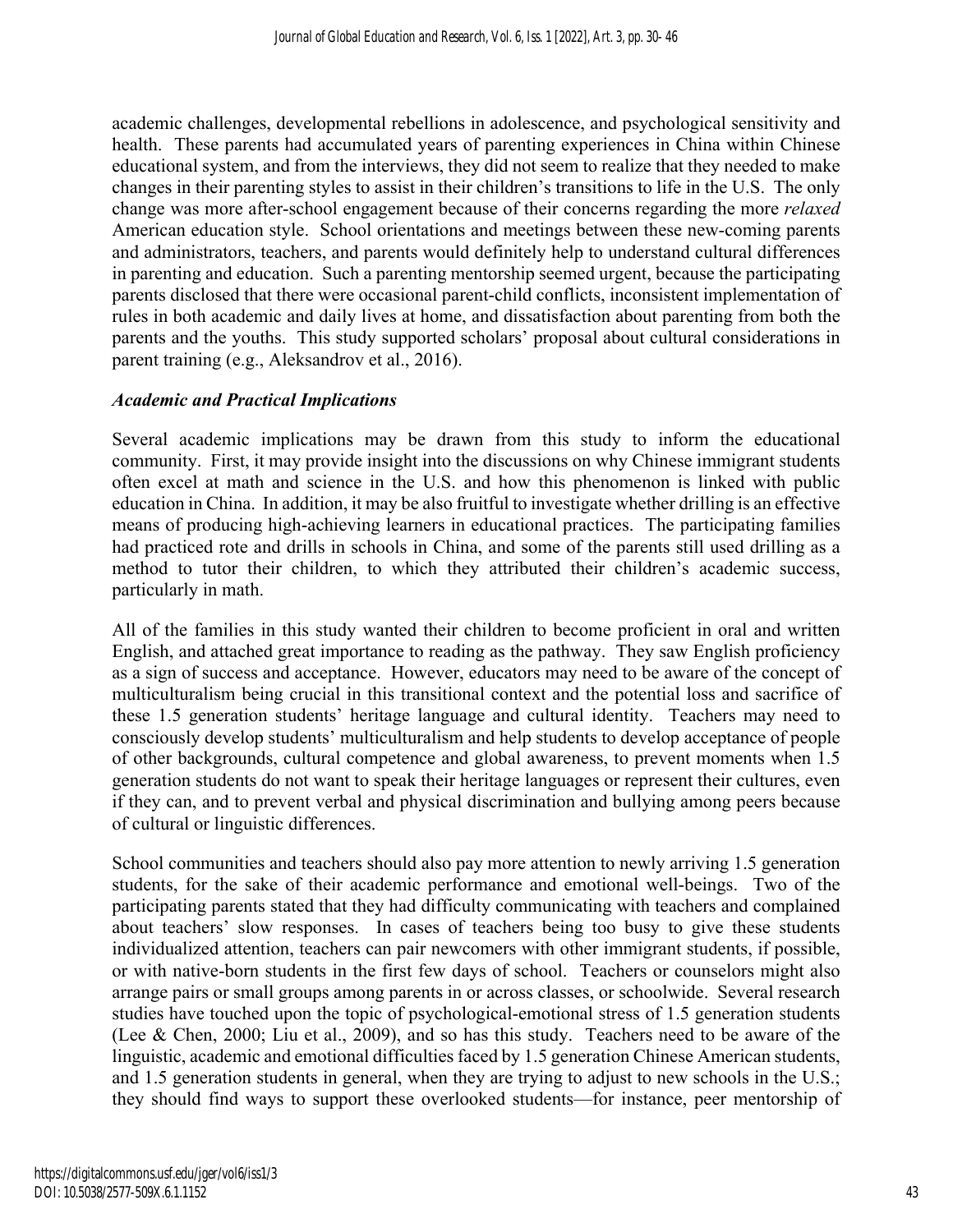parents in knowing school systems in the U.S. and usage of a spectrum of parenting styles to fit in or modify their family dynamics in order to help their children's adjustments.

#### *Limitations and Future Research*

There are some limitations to this study. The sample size of the study was small. Moreover, three mothers' and two fathers' parenting styles were different from their spouses'. Generalizability for this study is limited; however, our findings with specific scenarios or examples did support similar findings from earlier studies.

A larger study with both parents in a family would be stronger. Further quantitative studies regarding a few critical constructs, such as 1.5 generation's previous educational experiences and parenting of each parent, would also be encouraged. Another possible aspect to be explored would be the children's perspectives of their parents and their parenting styles. It would be informative to see whether and how much the children's perspectives aligned with their parents'. It would also be valuable to follow these students through college and into their adult years in a longitudinal study to investigate their perceptions of their cultural identity and how these perceptions affect their own styles of parenting in the future. Last but not least, it would be provocative to probe the parenting role of keeping heritage language and cultural identity in avoiding physical and verbal discrimination and bullying, as an expansion of the current research.

#### **References**

- Aleksandrov, D. S., Bowen, A. R., & Colker, J. (2016). Parent training and cultural considerations. *The Journal of Individual Psychology*, *72*(2), 77-89.
- Baumrind, D. (1966). Effects of authoritative parental control on child behavior. *Child Development*, *37*(4), 887- 907.
- Bialystok, E., Luk, G., & Kwan, E. (2005). Bilingualism, biliteracy, and learning to read: Interactions among languages and writing systems. *Scientific Studies of Reading*, *9*(1), 43–61.
- Bogdan, R. C., & Biklen, S. K. (2007). *Qualitative research for education: An introduction to theories and methods* (5th ed.). Pearson Education.
- Buki, L. P., Ma, T. C., Strom, R. D., & Strom, S. K. (2003). Chinese immigrant mothers of adolescents: Selfperception of acculturation effects on parenting. *Cultural Diversity and Ethnic Minority Psychology*, *9*(2), 127–140.
- Cheah, C., Leung, C., Tahseen, M., & Schultz, D. (2009). Authoritative parenting among immigrant Chinese mothers of preschoolers. *Journal of Family Psychology*, *23*(3), 311-320.
- Chen, H., & Lan, W. (1998). Adolescents' perceptions of their parents' academic expectations: Comparison of American, Chinese-American, and Chinese high school students. *Adolescence*, *33*(130), 385-390.
- Chen, Y. (2016). *Chinese parents' perspectives on parenting: Children's education and future prospects* [Master's thesis, University of Eastern Finland]. UEF Erepository. https://erepo.uef.fi/handle/123456789/17061
- Crane, D. R., Ngai, S. W., Larson, J. H., & Hafen, M. J. (2005). The influence of family functioning and parent– adolescent acculturation on North American Chinese adolescent outcomes. *Family Relations*, 54(3), 400– 410.
- Flyvbjerg, B. (2011). Case study. In N. Denzin, & Y. Lincoln (Eds.), *The sage handbook of qualitative research* (4th ed., pp. 301-316). Sage.
- Gafoor, A. K., & Kurukkan, A. (2014). Construction and validation of scale of parenting style. *Guru Journal of Behavioral and Social Sciences*, *2*(4), 315-323.
- Geva, E., & Genessee, F. (2006). First-language oral proficiency and second-language literacy. In D. August, & T. Shanahan (Eds.), *Developing literacy in second-language learners: report of the national literacy panel on language-minority children and youth* (pp. 185–195). Lawrence Erlbaum Associates.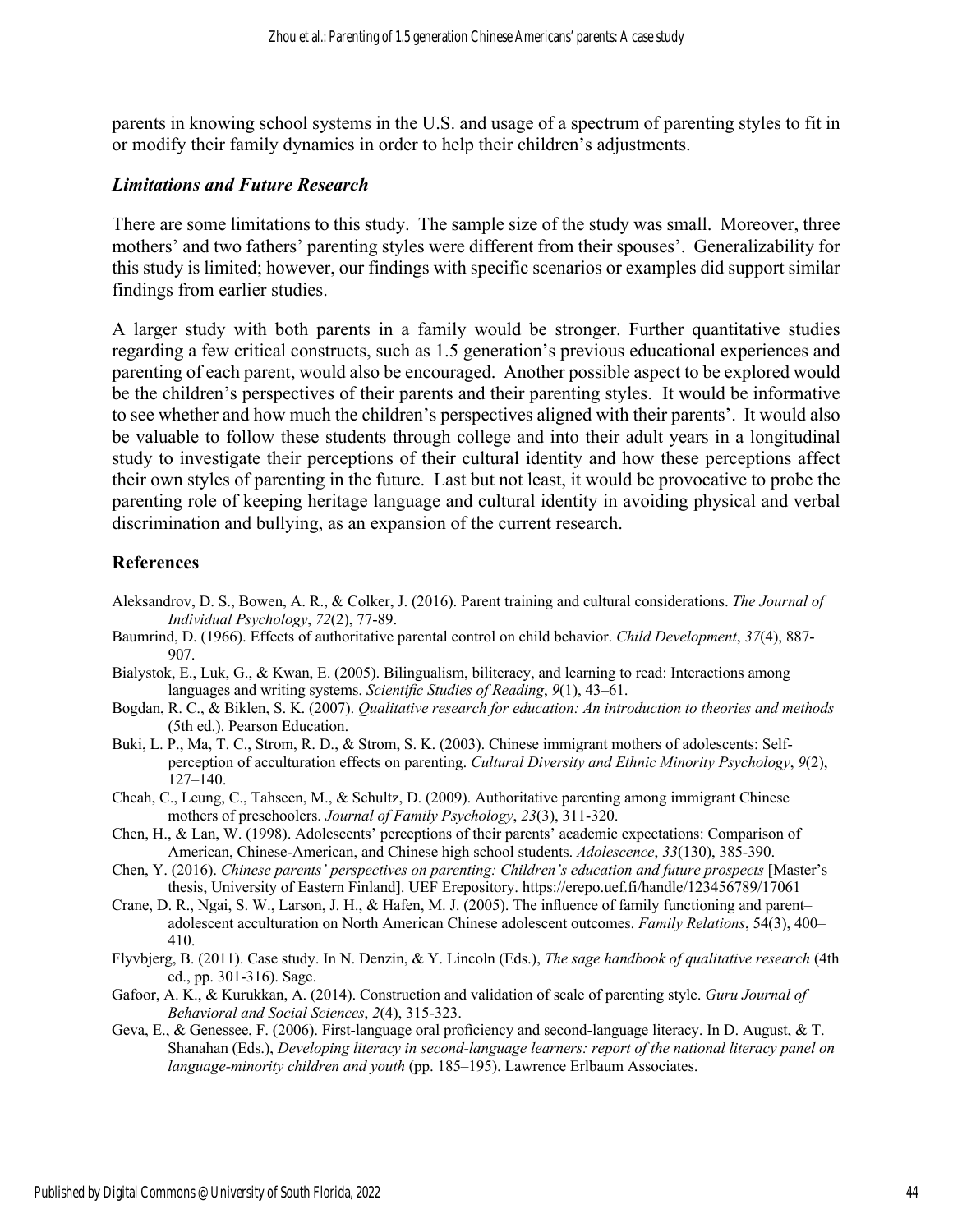- Gonzales, R. G., & Chavez, L. R., (2012). "Awakening to a nightmare" abjectivity and illegality in the lives of undocumented 1.5-generation Latino immigrants in the United States. *Current Anthropology*, *53*(3), 255- 281.
- Guglielmi, R. S. (2008). Native language proficiency, English literacy, academic achievement, and occupational attainment in limited-English-proficient students: A latent growth modeling perspective. *Journal of Educational Psychology*, *100*(2), 322–342.
- Hao, L., & Bonstead-Bruns, M. (1998). Parent–child differences in educational expectations and the academic achievement of immigrant and native students. *Sociology of Education*, *71*(3), 175–198.
- Ibanez, G. E., Kuperminc, G. P., Jurkovic, G., & Perilla, J. (2004). Cultural attributes and adaptations linked to achievement motivation among Latino adolescents. *Journal of Youth and Adolescence*, *33*(6), 559–568.
- Jensen, L., Cohen, J. H., Toribio, A. J., De Jong, G. F., & Rodríguez, L. (2006). Ethnic identities, language, and economic outcomes among Dominicans in a new destination. *Social Science Quarterly*, *87*(5), 1088-1099.
- Jiang, X., & Senokossoff, G. (2016). Who are their parents? –A case study of the second generation Chinese American students' parents and their parenting styles. In W. Ma, & G. Li. (Eds.) *Understanding the hearts and minds of Chinese-heritage students in North American schools: Beyond test scores* (pp. 224 - 238). Routledge.
- Jiang, X., Yang, X., & Zhou, Y. (2017). Chinese international students' perceptions of their language issues in US universities: A comparative study. *Journal of Interdisciplinary Studies*, *6*(1), 63-80.
- Kim, H. (2017). Parenting patterns of '1.5 generation Kowis' in New Zealand: "Take best of both worlds to raise the next generation". *New Zealand Journal of Asian Studies*, *15*(2), 78-93.
- Kim, S., Wang, Y., Orozco-Lapray, D., Shen, Y., & Murtuza, M. (2013). Does "tiger parenting" exist? Parenting profiles of Chinese Americans and adolescent developmental outcomes. *Asian American Journal of Psychology*, *4*(1), 7-18.
- Lee, B. K., & Chen, L. (2000). Cultural communication competence and psychological adjustment: A study of Chinese immigrant children's cross-cultural adaptation in Canada. *Communication Research*, *27*(6), 764– 792.
- Lee, E., Zhou, Q., Ly, J., Main, A., Tao, A., & Chen, S. (2014). Neighborhood characteristics, parenting styles, and children's behavioral problems in Chinese American immigrant families. *Cultural Diversity and Ethnic Minority Psychology*, *20*(2), 202-212.
- Lee, J., & Zhou, M. (2014). The success frame and achievement paradox: The costs and consequences for Asian Americans. *Race and Social Problems*, *6*(1), 38-55.
- Liu, L. L., Benner, A. D., Lau, A. S., & Kim, S. Y. (2009). Mother-adolescent language proficiency and adolescent academic and emotional adjustment among Chinese American families. *Journal of Youth and Adolescence*, *38*(4), 572–586.
- Malterud, K. (2001). Qualitative research: Standards, challenges and guidelines. *The Lancet*, *358*(9280), 483-488.
- Merriam, S. B. (1998). *Qualitative research and case study applications in education*. Jossey-Bass.
- Ng, F. F. Y., Pomerantz, E. M., & Deng, C. (2014). Why are Chinese mothers more controlling than American mothers? "My child is my report card". *Child Development*, *85*(1), 355-369.
- Rojas, L. (2012, May 23). *Is it time for a term to replace "minorities"?* Multi-American. https://www.scpr.org/blogs/multiamerican/2012/05/23/7981/is-it-time-for-a-term-to-replace-minorities/
- Rubin, H. J., & Rubin, I. S. (2005). *Qualitative interviewing: The art of hearing data* (2nd ed.). Sage.
- Rumbaut, R. (1994). The crucible within: Ethnic identity, self-esteem, and segmented assimilation among children of immigrants [Special issue: The New Second Generation]. *International Migration Review*, *28*(4), 748- 794.
- Rumbaut, R. (2004). Ages, life stages, and generational cohorts: Decomposing the immigrant first and second generations in the U.S. *International Migration Review*, *38*(3), 1160-1205.
- Shek, D. T. L. (2006). Perceived parental behavioral control and psychological control in Chinese adolescents in Hong Kong. *The American Journal of Family Therapy*, *34*(2), 163–176.
- Smith, C. M. (2014). *The 1.5 and second generation in Northwest Arkansas: Negotiating the roles of assimilation, transnationalism, and ethnic identity* [Doctoral Dissertation, Arizona State University]. ASU Electronic Theses and Dissertations.

https://repository.asu.edu/collections/7?sort=repo\_createdDate+asc&status=Public&page=315

- Stake, R. E. (2005). Qualitative case studies. In N. Denzin, & Y. Lincoln (Eds.), *The Sage handbook of qualitative research* (3rd ed., pp. 443-466). Sage.
- U.S. Census Bureau. (2012). *2010 census summary file 1*. U.S. Department of Commerce Economics and Statistics. http://www.census.gov/prod/cen2010/doc/sf1.pdf